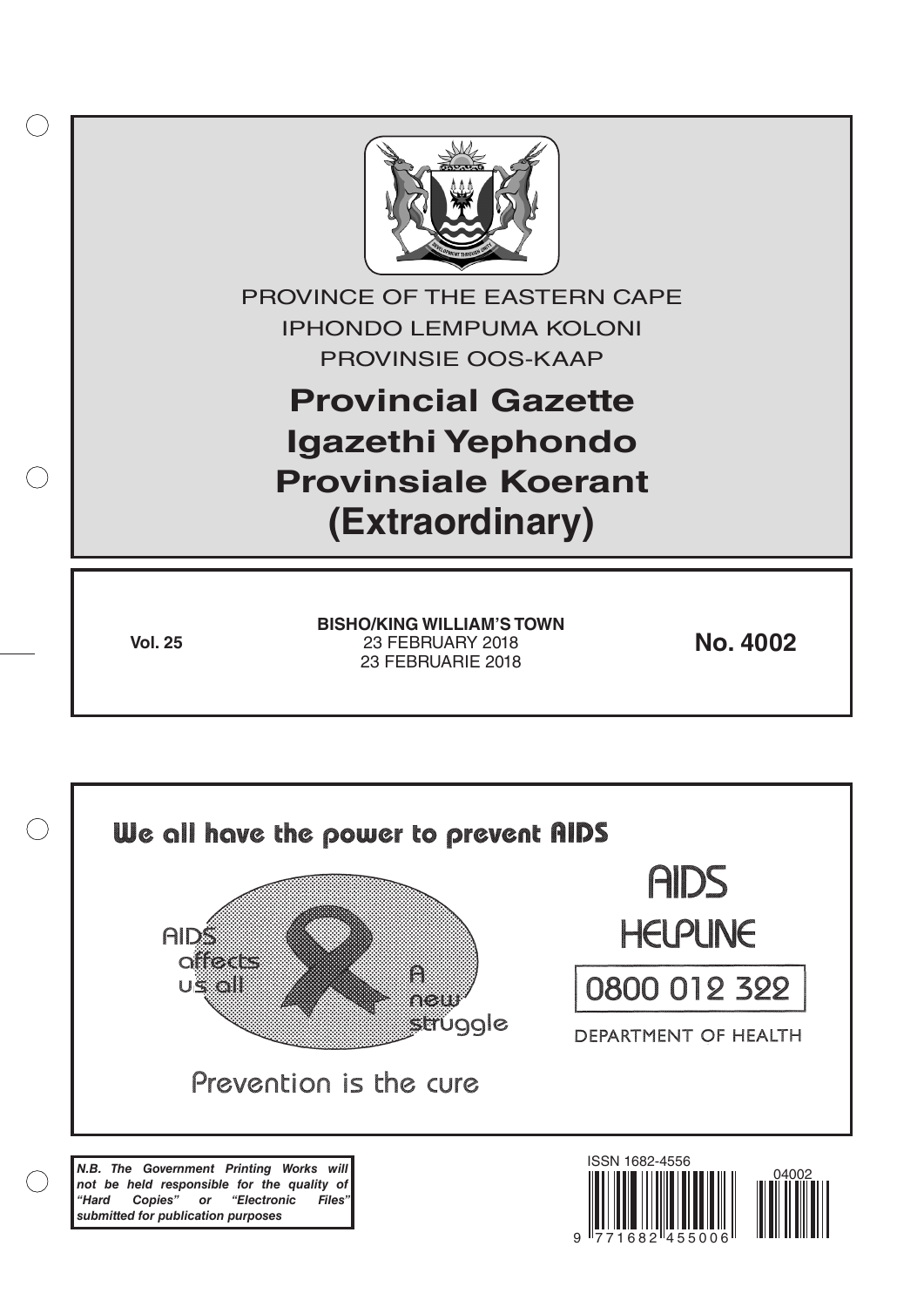## **IMPORTANT NOTICE:**

**The GovernmenT PrinTinG Works Will noT be held resPonsible for any errors ThaT miGhT occur due To The submission of incomPleTe / incorrecT / illeGible coPy.**

**no fuTure queries Will be handled in connecTion WiTh The above.**

## **CONTENTS**

|                                                                                                       | Gazette                                                                                              | Paae |
|-------------------------------------------------------------------------------------------------------|------------------------------------------------------------------------------------------------------|------|
|                                                                                                       |                                                                                                      | No.  |
| <b>LOCAL AUTHORITY NOTICES • PLAASLIKE OWERHEIDS KENNISGEWINGS</b>                                    |                                                                                                      |      |
|                                                                                                       | 4002                                                                                                 |      |
|                                                                                                       | 4002                                                                                                 |      |
| Eastern Cape Liquor Act (10/2003): Notice of lodgement of applications for transfer of certificate of | 4002                                                                                                 |      |
|                                                                                                       | Eastern Cape Liquor Act (10/2003): Notice of lodgement of applications for removal of certificate of | No   |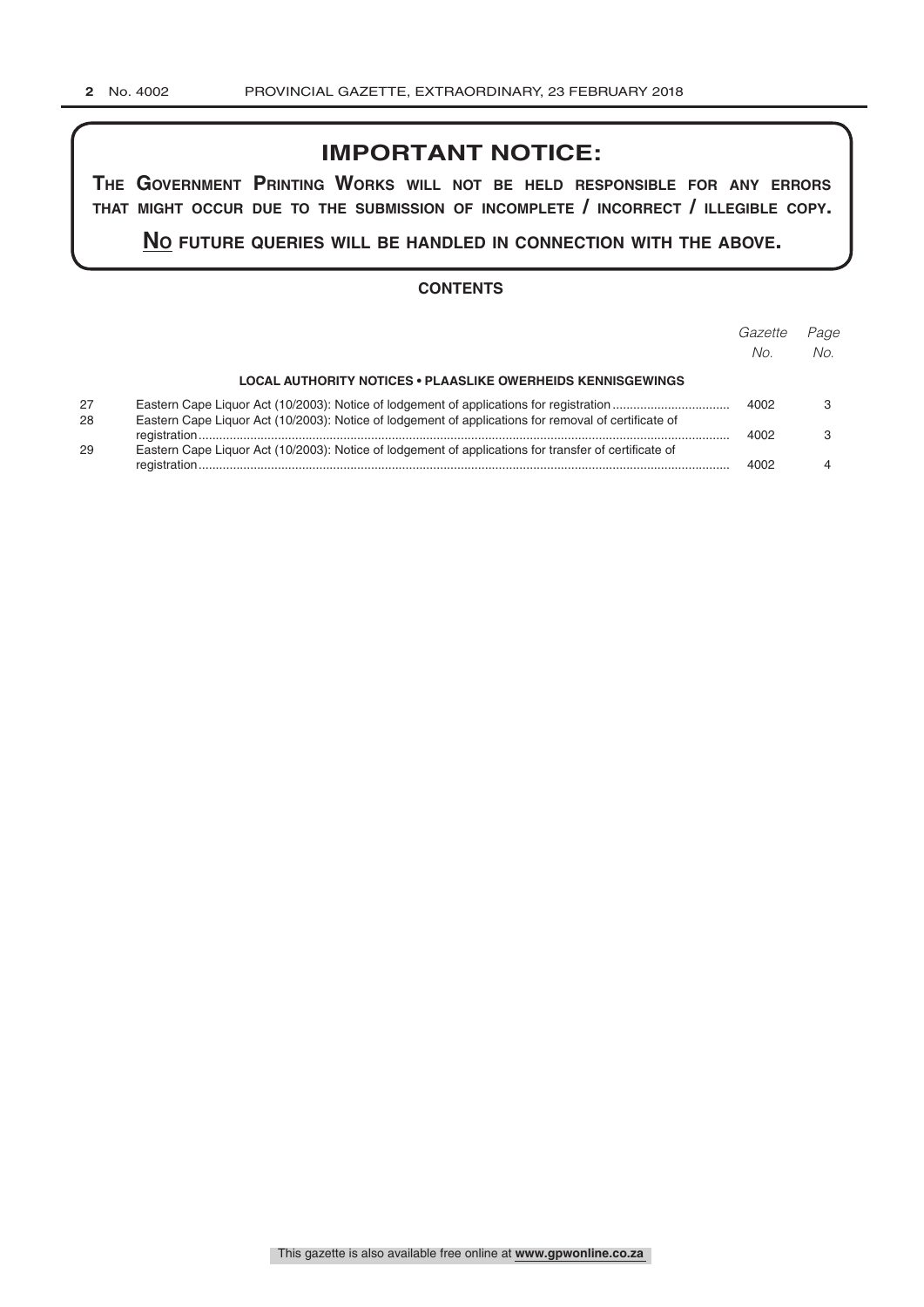# Local Authority Notices • Plaaslike Owerheids Kennisgewings

#### **LOCAL AUTHORITY NOTICE 27 OF 2018**

1 CM3 [Reg 4 (1)]

EASTERN CAPE LIQUOR ACT, 2003 (Act No. 10 of 2003)

NOTICE OF LODGEMENT OF APPLICATIONS FOR REGISTRATION

Notice is hereby given that the applications for registration, particulars of which appear in the Schedule hereunder, have been lodged with the Board.

Interested parties may, free of charge, inspect any application which appears in the Schedule hereunder and may within twenty one days of this notice, lodge with the Board written representations in support of, or written objections.

LERATO RADIKOANYANA EASTERN CAPE LIQUOR BOARD 23 February 2017 2017

|                  |                           |                                                                | 3                                   |                                 |                                                                                                        |
|------------------|---------------------------|----------------------------------------------------------------|-------------------------------------|---------------------------------|--------------------------------------------------------------------------------------------------------|
|                  | <b>Application Number</b> | Name and number of<br>Ward                                     | Kind of registration<br>applied for | Kind of<br>liquor to be<br>sold | Name under which business is to be<br>conducted and particulars of the erf,<br>street or farm          |
| $\mathbf{1}$ .   | REF8608226097089          | Ward 22 Nelson Mandela<br>Bay Metro                            | On and Off<br>Consumption           | Ali kinds                       | Lazola's Tavern, No. 6663 Nkabalaza Street,<br>Kwazakhele, Port Elizabeth, 6001                        |
| $\overline{2}$   | REF2015/004670/07         | Ward 21 King Sabata<br>Dalindvebo Local<br><b>Municipality</b> | On and Off<br>Consumption           | All kinds                       | Lindani Lounge, Nganase Administrative<br>Area, Mganduli, 5080                                         |
| 3.               | REF6501295673082          | Ward 1 Mbizana Local<br><b>Municipality</b>                    | Off Consumption                     | All kinds                       | Esidayeni Bottle Store, 85 Main Street,<br><b>Bizana, 4800</b>                                         |
| $\overline{4}$ . | REF8104295482089          | Ward 08 Matatiele Local<br><b>Municipality</b>                 | Off Consumption                     | All kinds                       | Pholaville Bottle Store, Erf 1144, Naledi<br>Location, Nkasela Administrative Area,<br>Matatiele, 4700 |
| 5.               | REF5207015005081          | Nelson Mandela Bay<br>Metro                                    | Special Event                       | All kinds                       | Wings and Wheels Festival Uitenhage, Erf 1,<br>Ultenhage Airfield, Ultenhage, 6220                     |
| 6.               | REF6508165065083          | Nelson Mandela Bay<br>Metro                                    | Special Event                       | All kinds                       | Port Festival: Port Elizabeth 2017, South<br>End, Port Elizabeth, 6001                                 |
| 7.               | REFIT 1080/2003           | Makana Local Municipality                                      | <b>Special Event</b>                | All kinds                       | Flying Fish Volley Ball Tournament, Rhodes<br>University Campus, Rhodes, Grahamstown,<br>6139          |
| 8                | 1988/002548/07            | Ward 29 King Sabata<br>Dalindyebo                              | Off Consumption                     | All kinds                       | Boxer Superliquors - Mganduli, Erf 41, 42,<br>and 43, Main Street, Mganduli, 5080                      |

## **LOCAL AUTHORITY NOTICE 28 OF 2018**

**FORM 13** [Reg

EASTERN CAPE LIQUOR ACT, 2003 (Act No. 10 of 2003)<br>NOTICE OF LODGEMENT OF APPLICATIONS FOR REMOVAL OF CERTIFICATE OF REGISTRATION

Notice is hereby given that the applications for removal of certificates of registration, particulars of which appear in the Schedule hereunder, have been lodged with the Board.

Interested parties may, free of charge, inspect any application which appears in the Schedule hereunder and may within twenty one days of this notice,<br>lodge with the Board written representations in support of, or written

22 February 2018

| <b>Application Number</b> |                  |                                                                   |                                               |                                                               | Particulars of the<br>proposed premises                           |  |
|---------------------------|------------------|-------------------------------------------------------------------|-----------------------------------------------|---------------------------------------------------------------|-------------------------------------------------------------------|--|
|                           |                  | Name and number of<br>Ward                                        | Particulars of certificate of<br>registration | Particulars of<br>holder of<br>certificate of<br>registration |                                                                   |  |
|                           | ECP23040/3026/MM | City<br><b>Buffalo</b><br>31<br>Ward<br>Metropolitan Municipality | Daxis Craft Brewery                           | Craft<br>Daxis<br>Brewery,<br>Brooklyn<br>Road,<br>Woodbrook  | Daxis Craft Brewery, Erf<br>1074, Main Road, Kidds<br>Beach, 5201 |  |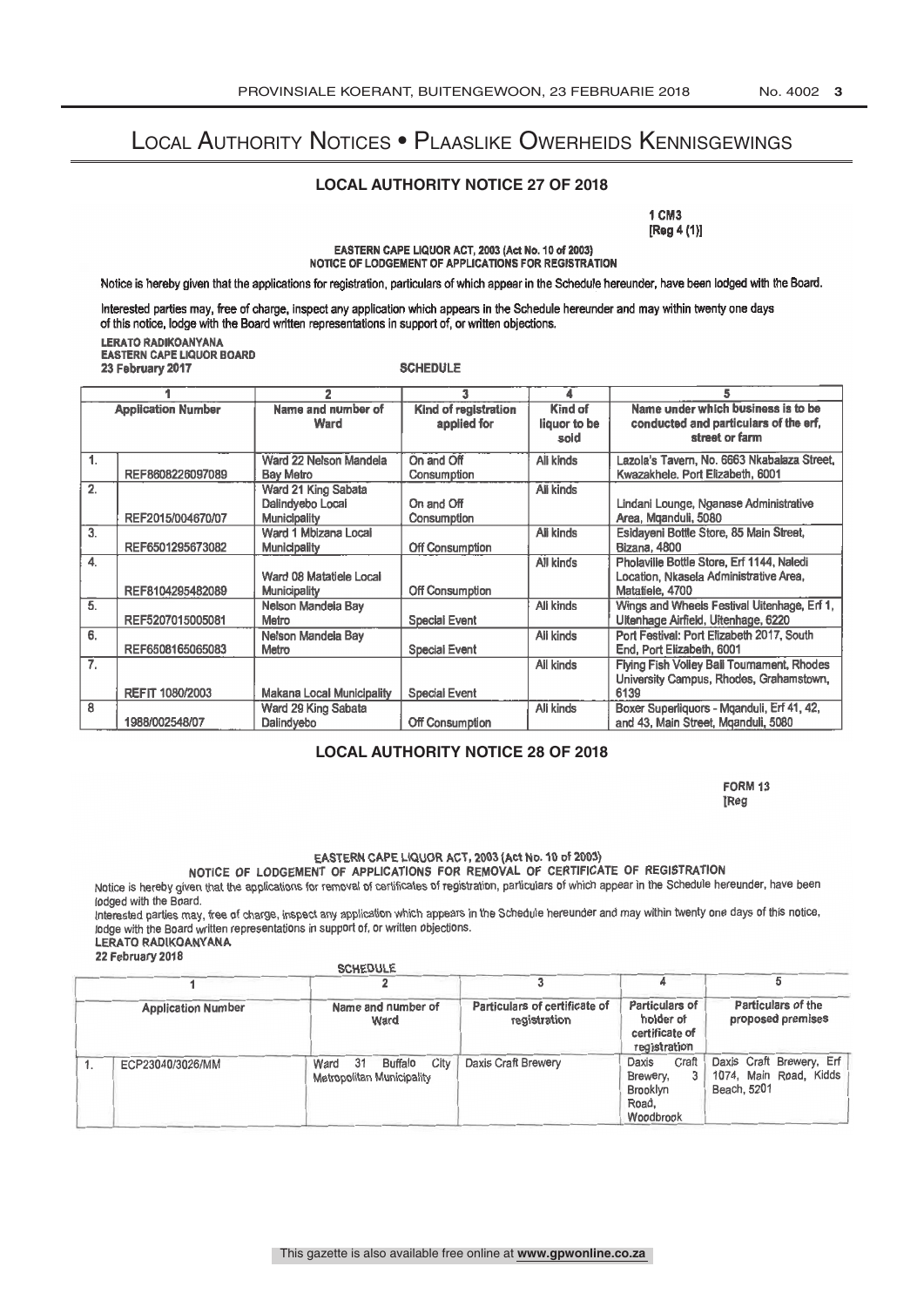### **LOCAL AUTHORITY NOTICE 29 OF 2018**

FORM 9 Reg 11 (1)]

#### EASTERN CAPE LIQUOR ACT, 2003 (Act No. 10 of 2003)

#### NOTICE OF LODGEMENT OF APPLICATIONS FOR TRANSFER OF CERTIFICATE OF REGISTRATION

Notice is hereby given that the applications for transfer of certificates of registration, particulars of which appear in the Schedule hereunder, have been lodged with the Board.

Interested parties may, free of charge, inspect any application which appears in the Schedule hereunder and may within twenty one days of this notice, lodge with the Board written representations in support of, or written objections.

#### LERATO RADIKOANYANA EASTERN CAPE LIQUOR BOARD 22 February 2018

**SCHEDULE** 

| <b>Application Number</b> |                   |                                                                             |                                                                                                                         |                                                         | 5                                                                             |
|---------------------------|-------------------|-----------------------------------------------------------------------------|-------------------------------------------------------------------------------------------------------------------------|---------------------------------------------------------|-------------------------------------------------------------------------------|
|                           |                   | Name and number<br>Particulars of certificate of<br>of Ward<br>registration |                                                                                                                         | Particulars of holder of<br>certificate of registration | <b>Particulars of</b><br>prospective holder of<br>certificate of registration |
|                           | ECP00209/90454/ON | Ward 40 Nelson<br>Mandela<br>Metropolitan<br>Municipality                   | C Me @ Chelsea Sports Bar, Erf<br>122, 4 & 5 Old Cape Road, The<br>Greenbushes.<br>Port<br>Junction.<br>Elizabeth, 6001 | Peakstar 190 Pty Ltd                                    | Greenbush Trading (Pty)<br>Limited                                            |
| 2.                        | ECP01852/03014/OF | Ward 1 Blue Crane<br>Municipality                                           | Boschberg Liquor Store, Erf 6067,<br>22 Worcester Street, Somerset<br>East, 5850                                        | Boschberg<br>Tavern<br>Investments CC                   | Castlefield Trading (Pty)<br>Limited                                          |
| 3.                        | ECP22131/03250/OO | Ward 10 Elundini<br>Local Municipality                                      | Store.<br><b>Bottle</b><br>Nondzame's<br>Sibangwe<br>Administrative<br>Area,<br>Lutoli Location, Mthatha, 5100          | Landile Sivuyile Singatha                               | Sikulule Mjali                                                                |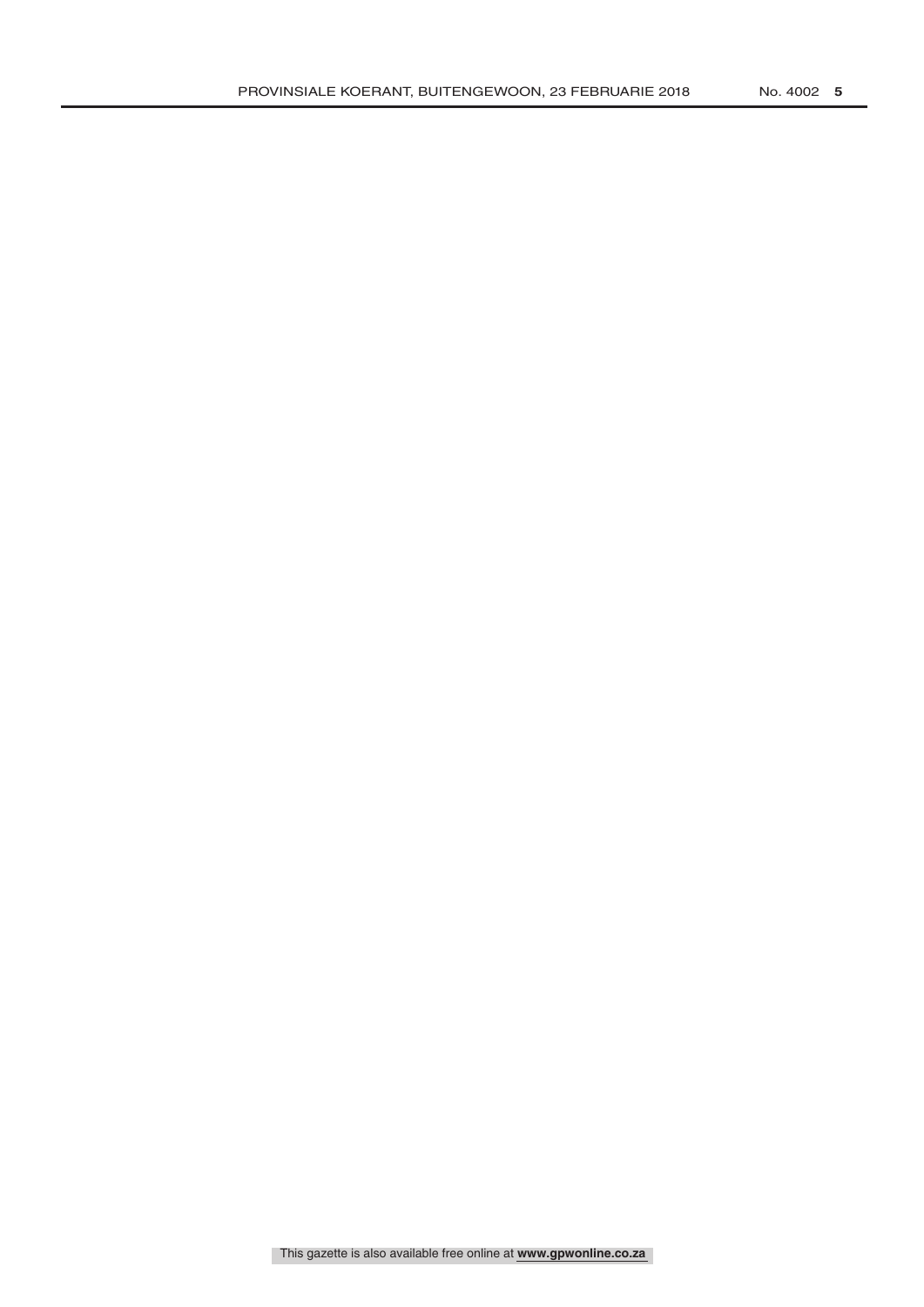This gazette is also available free online at **www.gpwonline.co.za**